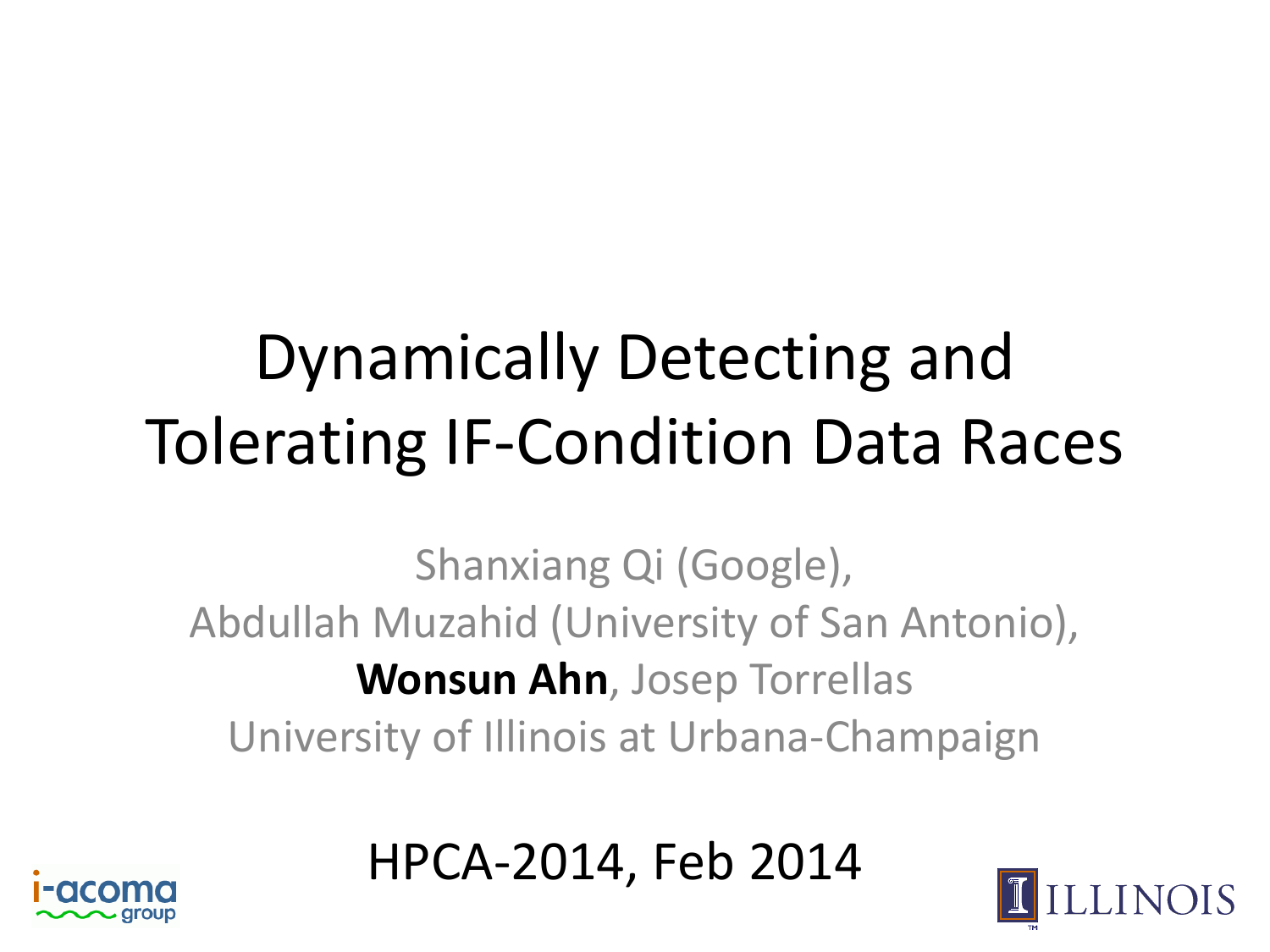# Background: Data Races

- A data race is a pair of concurrent (unordered)accesses where at least one is a write
- It is often a symptom of a concurrency bug
- Conventional data race detection
	- Happens-before: detect unordered accesses using a vector clock
	- Lock-set: detect concurrent accesses by comparing set of locks acquired by each thread
- Suffers from inaccuracy and high overhead



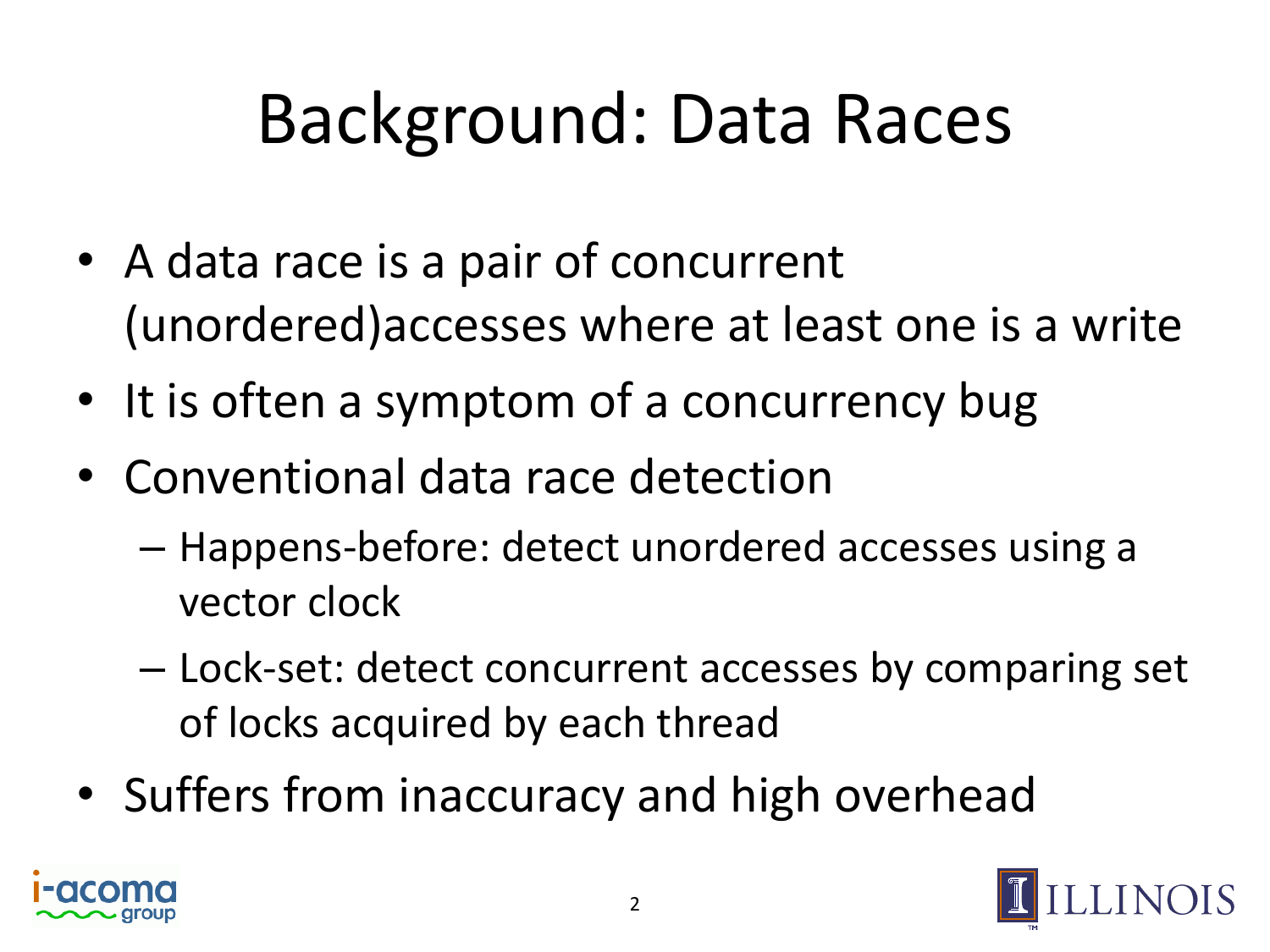### Motivating Example: Valgrind on FMM with 8 threads



aroup

**EXIT LEADER**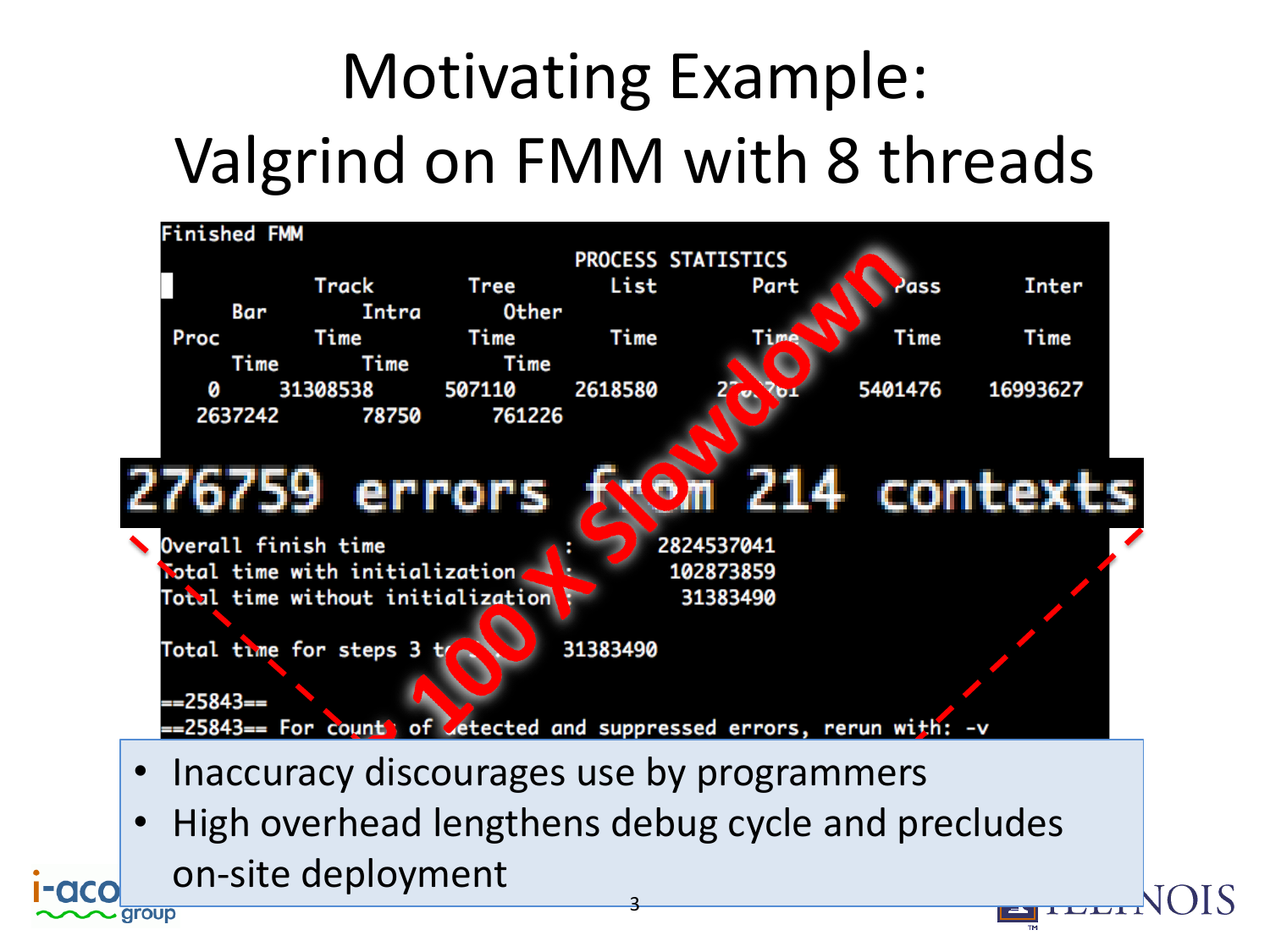### Data Races in the Wild

• Studied characteristics of data races that were actually reported as concurrency bugs





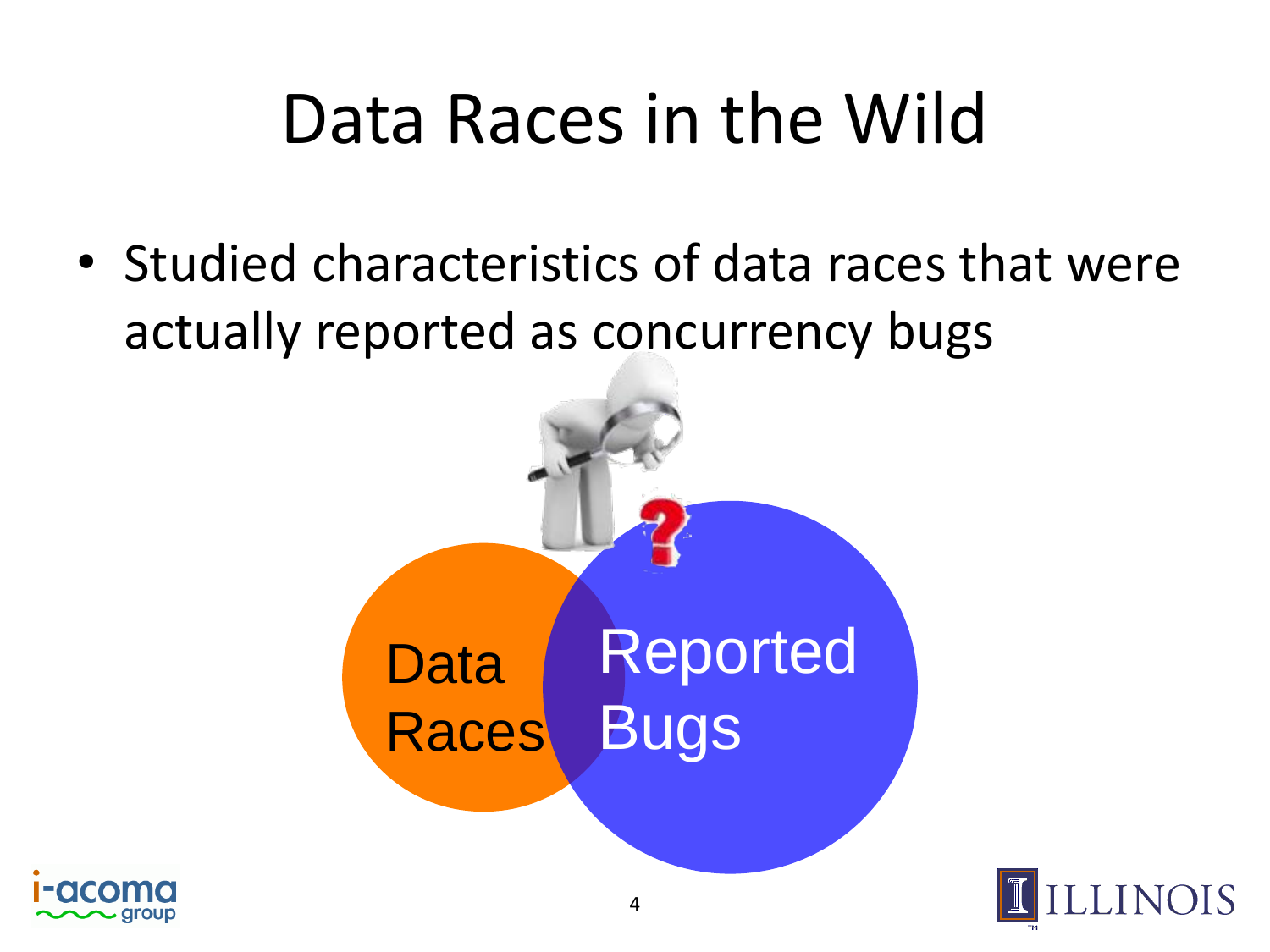### Data Races in the Wild

- Collected 54 races from open source bug libraries and reports
	- ➡ servers
	- $\rightarrow$  desktop apps
	- **■** runtimes & libraries

#### 38 out of 54 races were *IF-condition Data Races*

|                     | Apps.        | <b>Description</b>    |
|---------------------|--------------|-----------------------|
| Server              | Apache       | <b>Web Server</b>     |
|                     | <b>MySQL</b> | Database<br>sever     |
| Desktop             | Mozilla      | <b>Browser</b>        |
|                     | Pbzip2       | <b>Parallel bzip2</b> |
| braries<br>Runtimes | Redhat       | glibc library         |
|                     | <b>JAVA</b>  | <b>SDK</b>            |



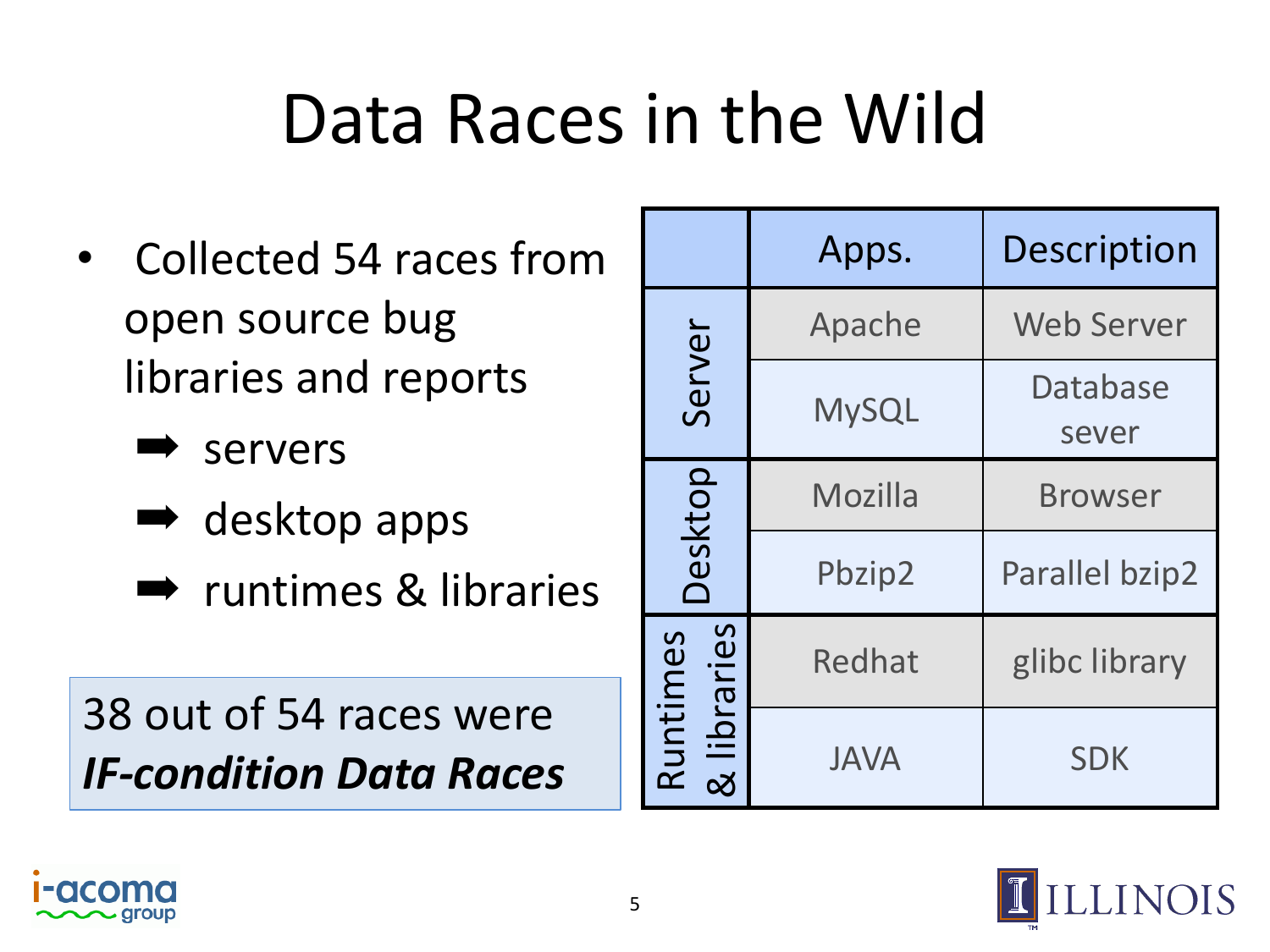# IF-Condition Data Race (ICR)

- 1. Modification of IF condition variables in the middle of IF body  $p = r$ ; 2. Due to a racy write to the variable by another thread T1 T2 if  $(p == q)$  {  $^{\ast}$ p = x; }
	- Almost always a bug since it violates invariance of condition while executing control dependent code
		- Almost **no false positive bugs**
	- Very easy to pattern-match in the source code **→ No need for profiling** to insert runtime checks
	- Amenable to **low overhead** detection



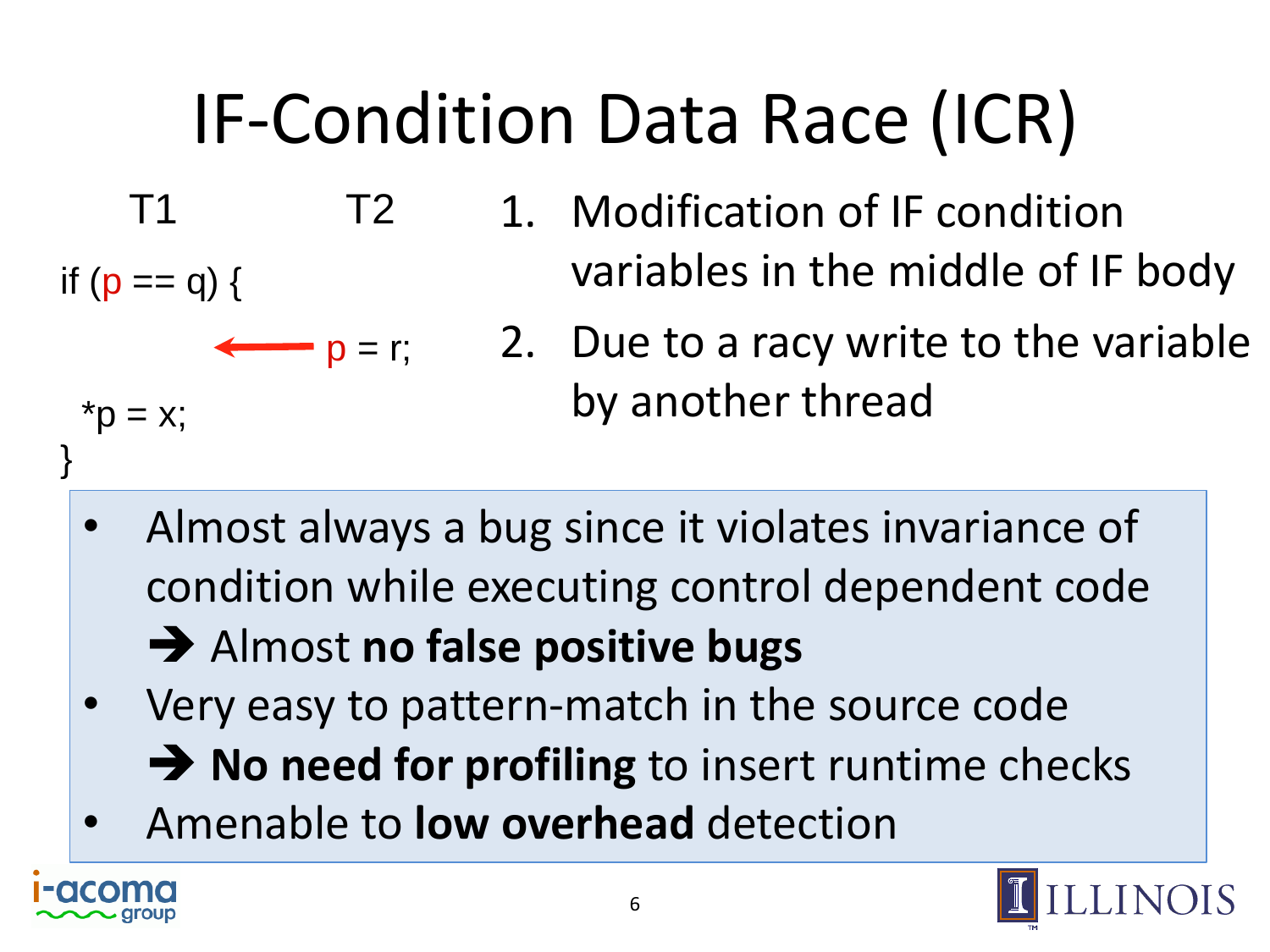# Contributions

- Identified a novel class of inherently harmful data races called IF-Condition Data Race (ICR)
- Proposed two new techniques for handling ICRs accurately and efficiently
	- *SW-IF*: Software-only implementation, ICR detection
	- *HW-IF*: Software + hardware implementation, ICR avoidance



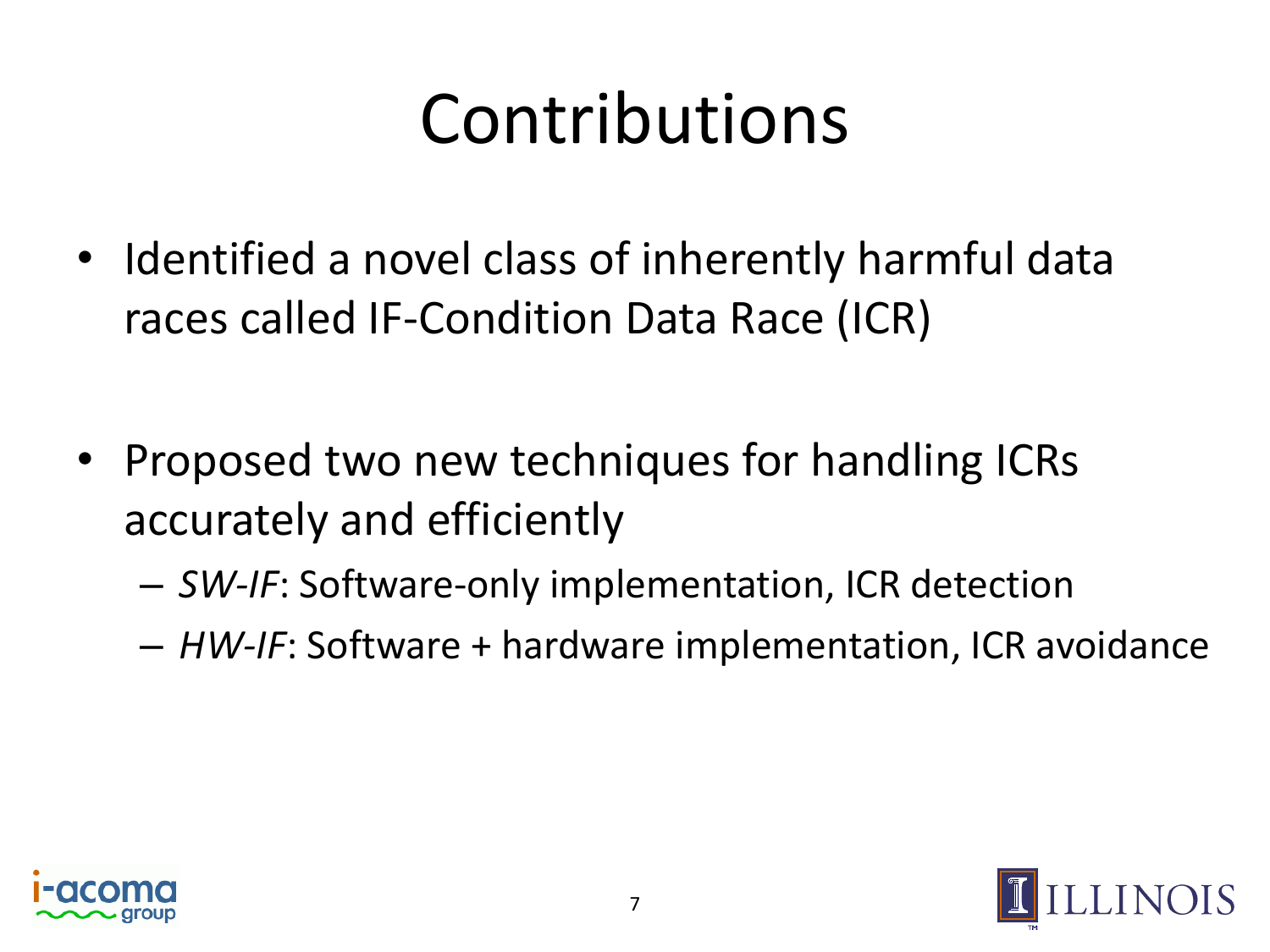### SW-IF

- Main Idea:
	- Compiler inserts runtime checks to detect ICRs
- Two steps: Add Confirmation & Add Delay
	- Confirmation: Recomputation of IF condition at the end of the THEN and ELSE clauses to detect modification
	- Delay: (Optional) sleep to change timing during stress testing



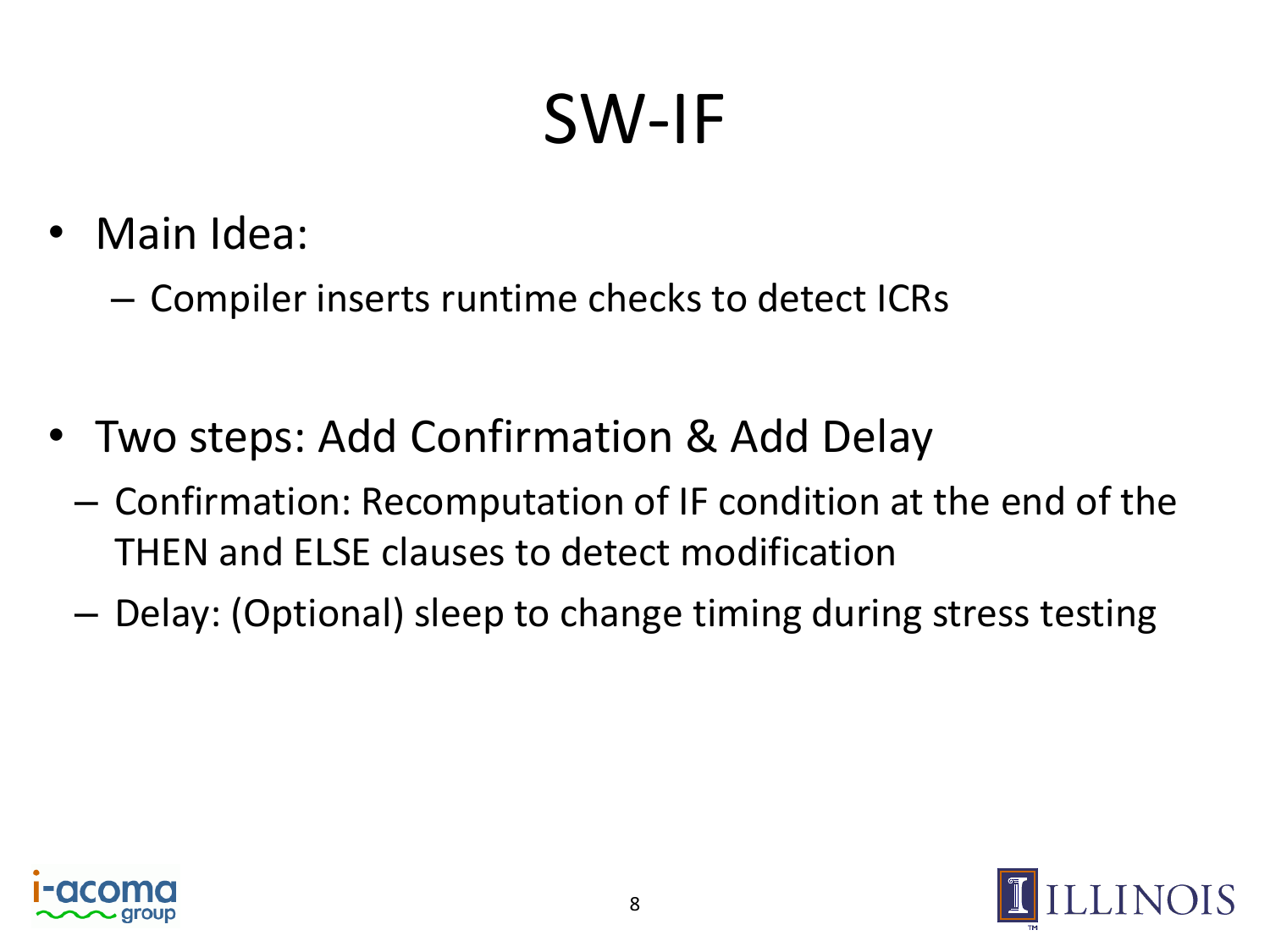

- Use:
	- Bug detection during the debug phase
	- Efficient enough to be used in production code



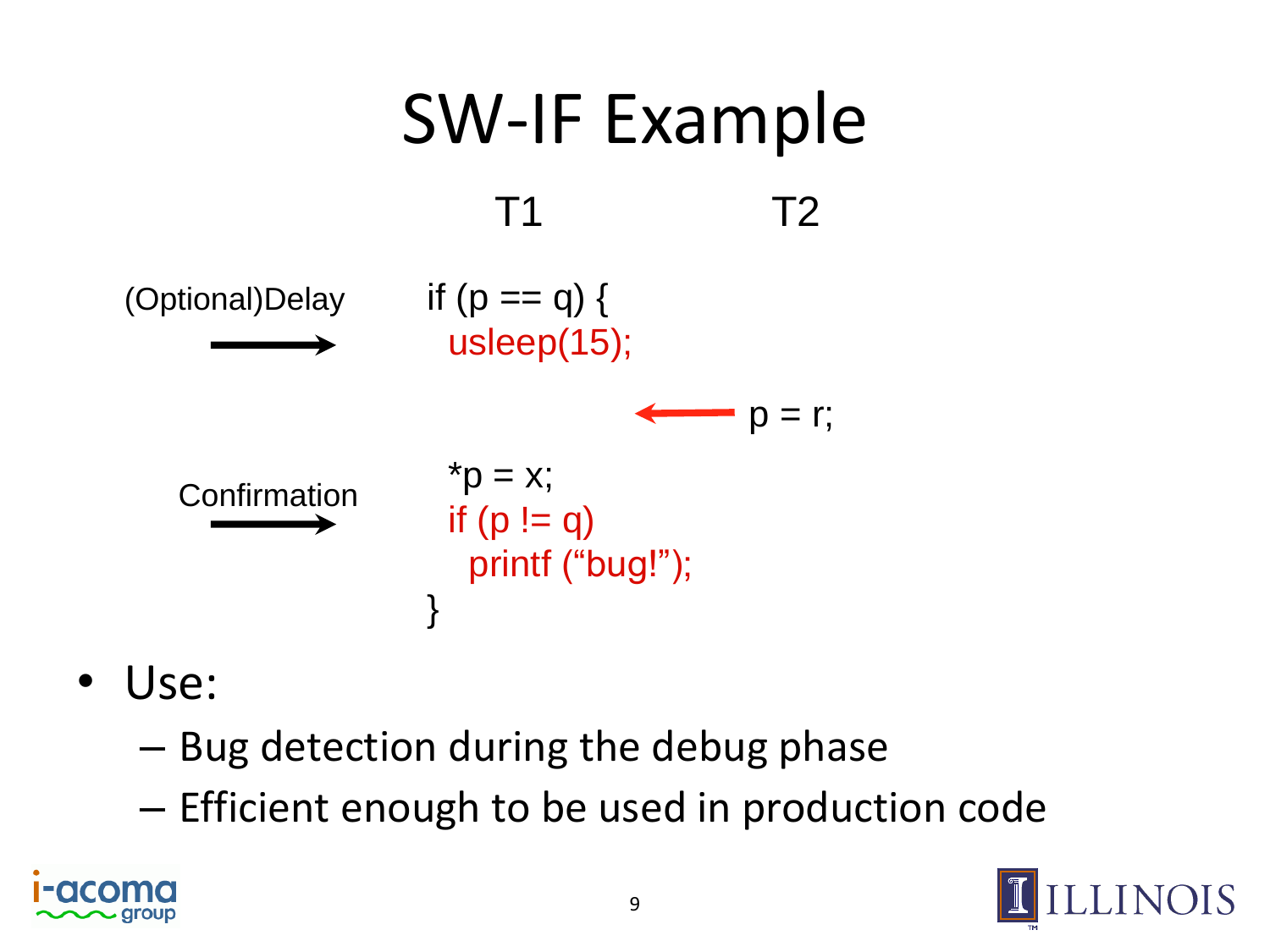# Adding Confirmations

- E control expression
- $E(L)$  the set of all locations accessed in E
- E(SL) the set of shared locations accessed in E
- In the example, E is  $(p == q)$ ,  $E(L)$  is  $\{p, q\}$ , and  $E(SL)$  is  $\{p\}$
- Instrumentation Rules:
	- E(SL) should not be empty
	- E should not contain write operations (since recomputation of E will cause side effects)
	- Insert confirmations in the THEN and ELSE clauses: 1) at the end, or 2) before first write to E(L)





 $p = r$ ;

T1 T2

if  $(p == q)$  {

 $q = ...;$ 

 $*p = x;$ 

if  $(p := q)$ 

printf ("bug!");

}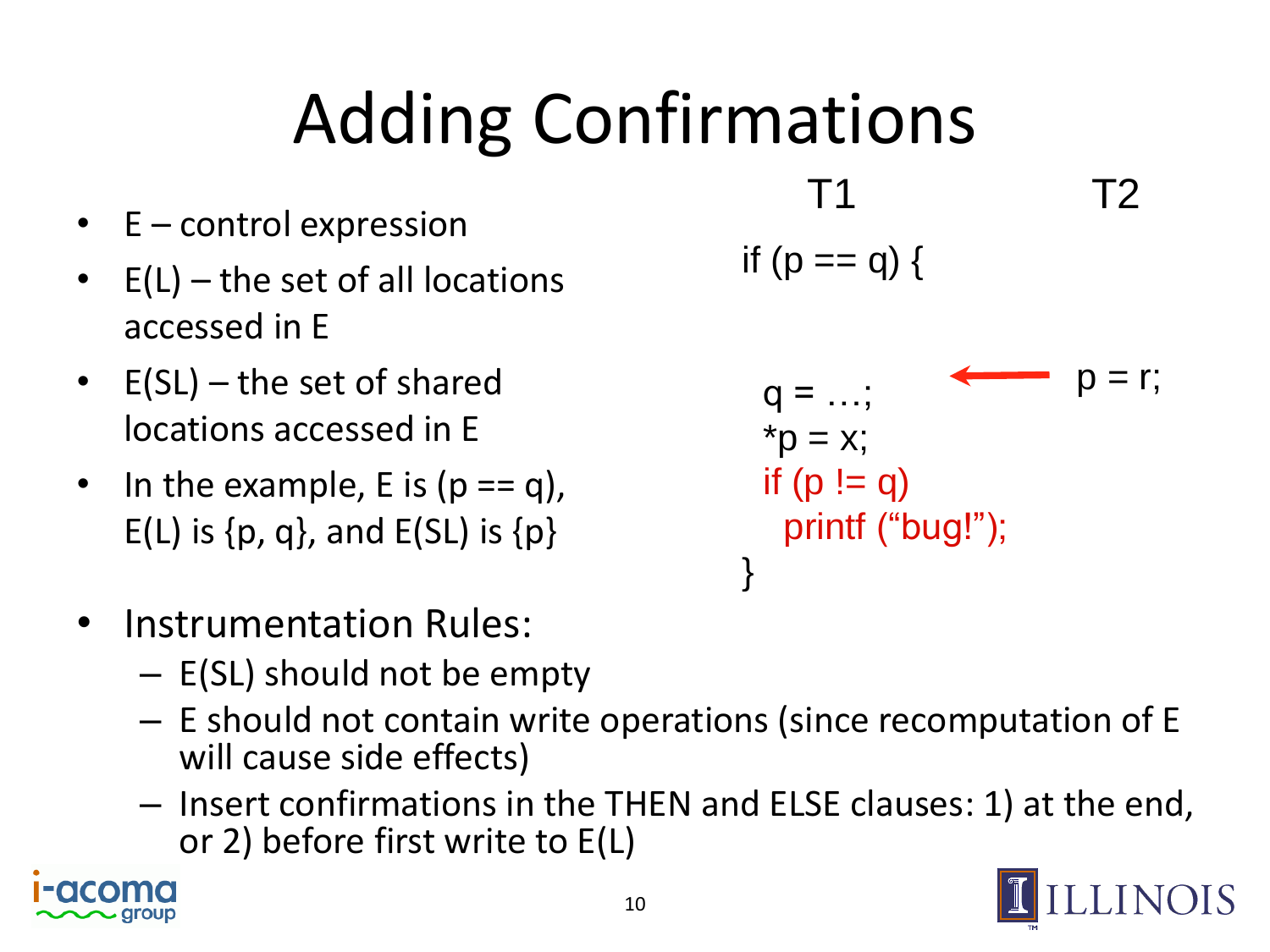# HW-IF

- Main Idea:
	- Compiler marks shared locations in IF conditions for monitoring
	- HW prevents external accesses to monitored locations
- Add *Watch* & *Unwatch* for each location in E(SL)
	- *Watch* instruction: Begins HW monitoring of location at start of IF body
	- *Unwatch* instruction: Finishes HW monitoring of location at end of IF body



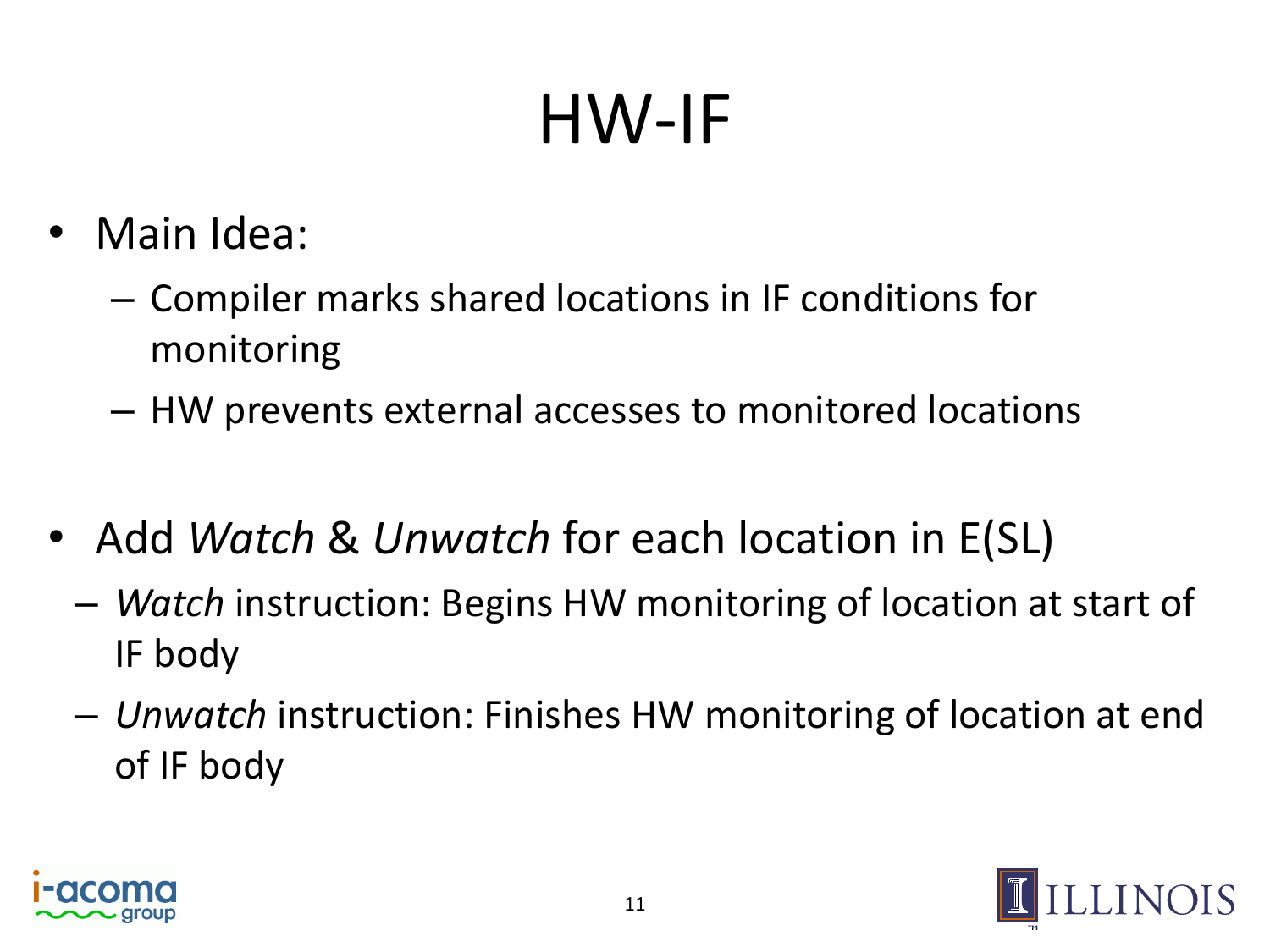

- Use:
	- Bug **avoidance** in production code



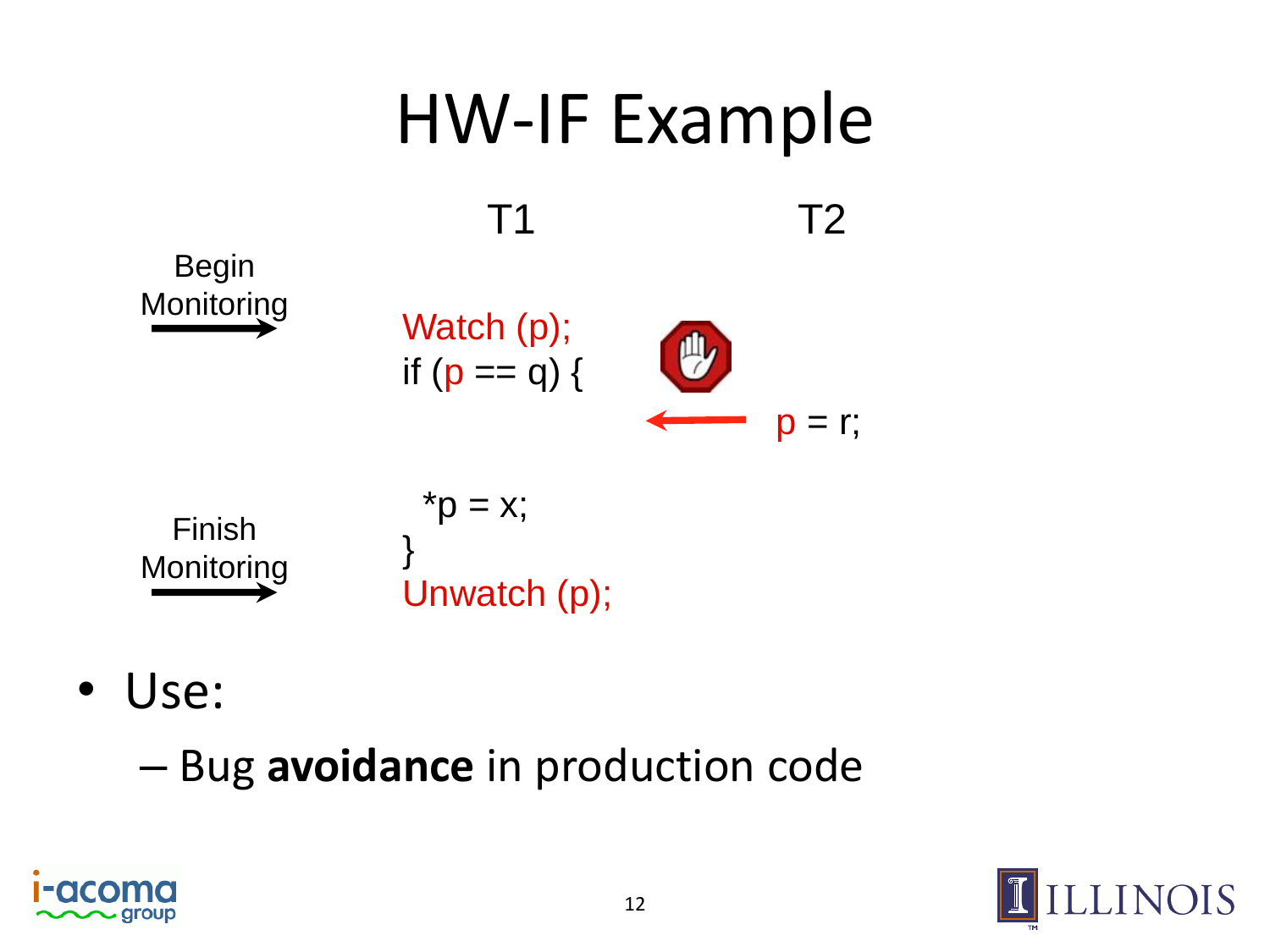#### HW-IF Hardware Operation



Address Watch Table(AWT)



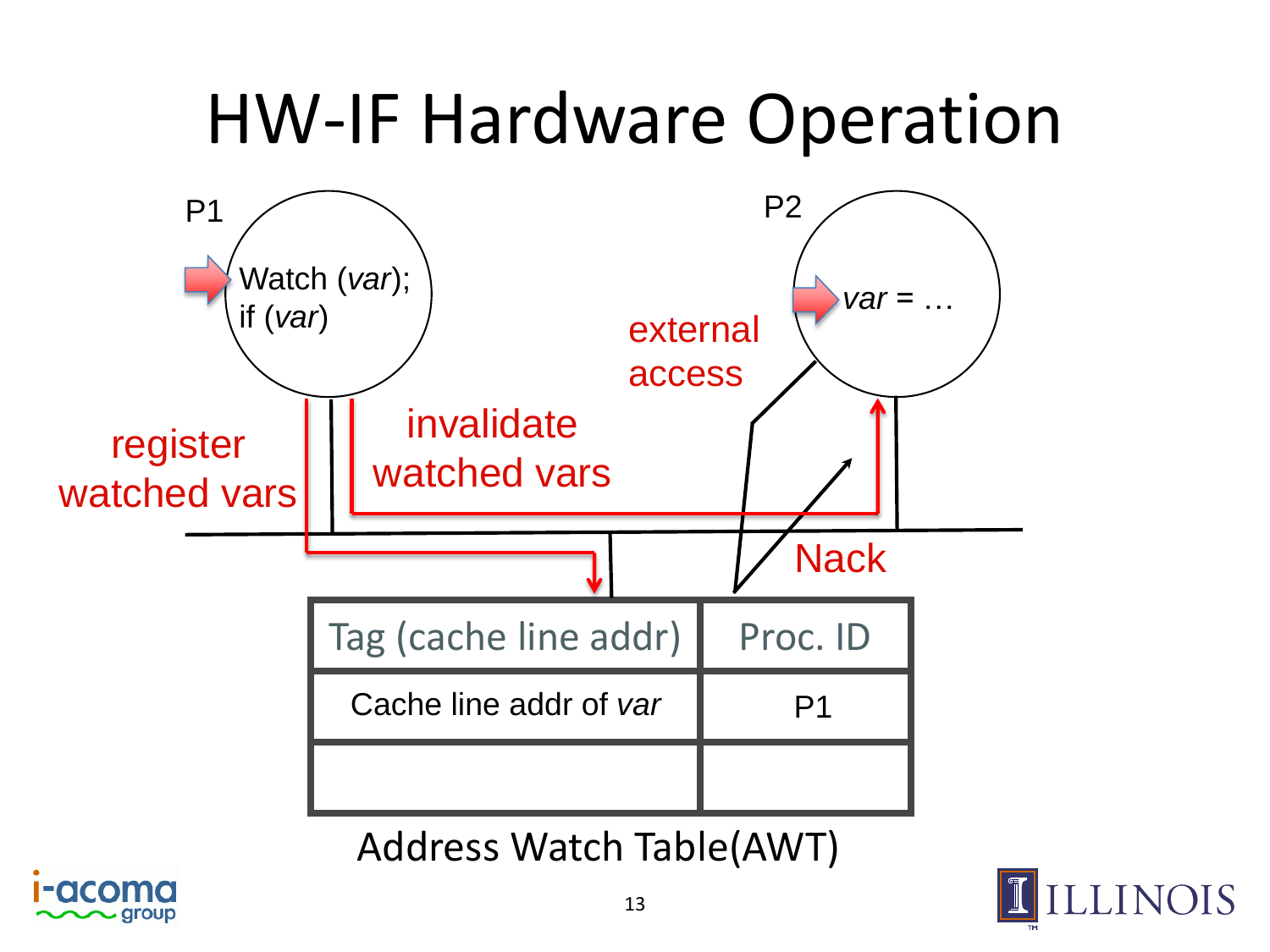# Limitations of SW-IF and HW-IF

|       | <b>False Negative</b><br>(Failure to Detect ICR)                                                                                                                                | <b>False Positive</b><br>(Incorrect Detection of ICR)                                                           |
|-------|---------------------------------------------------------------------------------------------------------------------------------------------------------------------------------|-----------------------------------------------------------------------------------------------------------------|
| SW-IF | Occasional:<br>Writes in E prevent a confirmation from<br>being inserted<br>Writes to E(L) inside the THEN / ELSE clauses<br>$\bullet$<br>force confirmation to be placed early | Very Rare (refer to paper)                                                                                      |
| HW-IF | Very Rare (refer to paper)                                                                                                                                                      | Harmless (since spurious<br>Nacks only cause delays):<br>• False sharing in the AWT<br>Nacks unrelated requests |

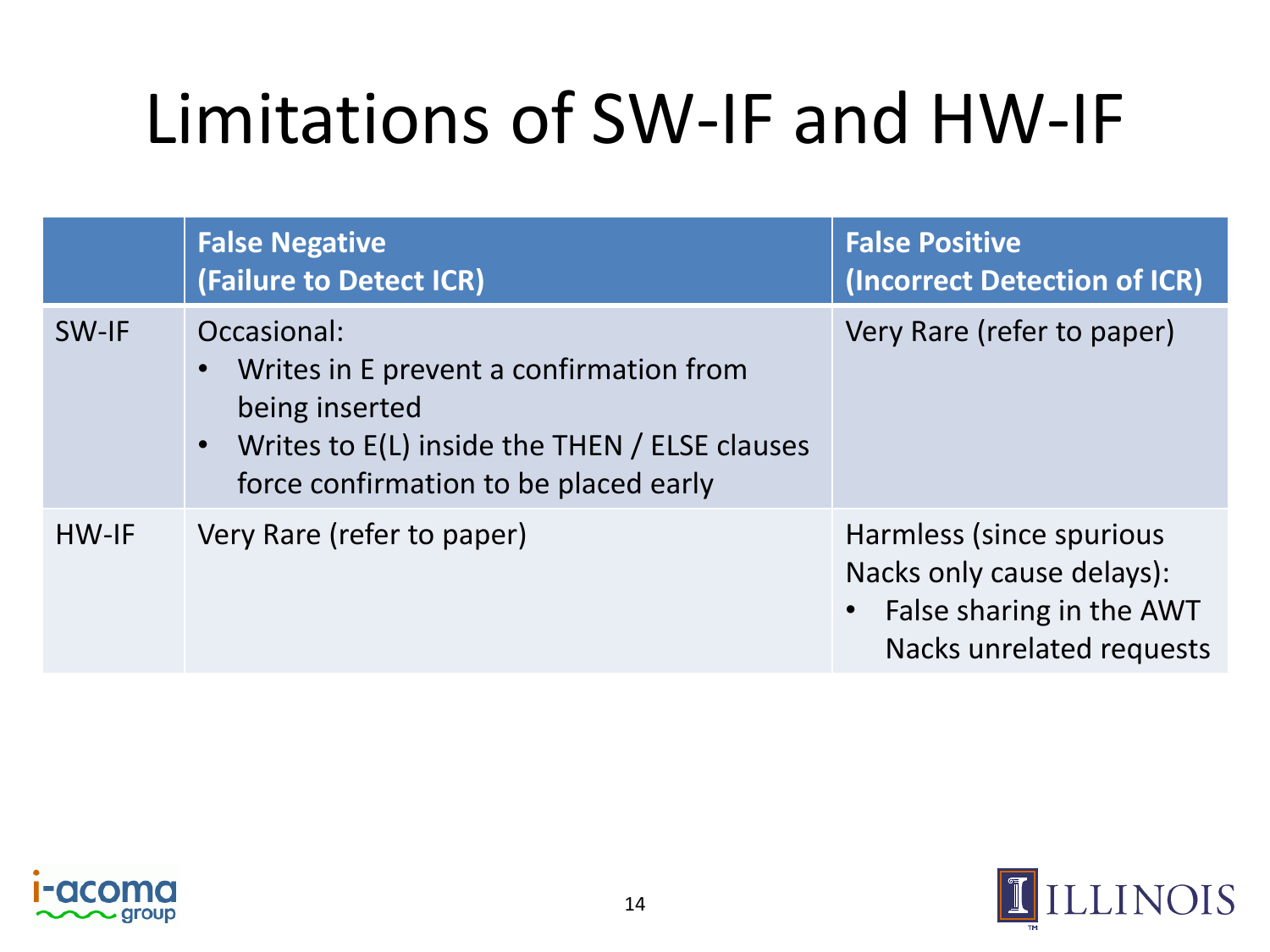# Potential Bug Detection Capability



- Analyzed ICR bugs in our bug database of open source apps • Estimate:
	- HW-IF detects 100% of bugs
	- SW-IF detects 47% of bugs
		- $\rightarrow$  Due to false negatives

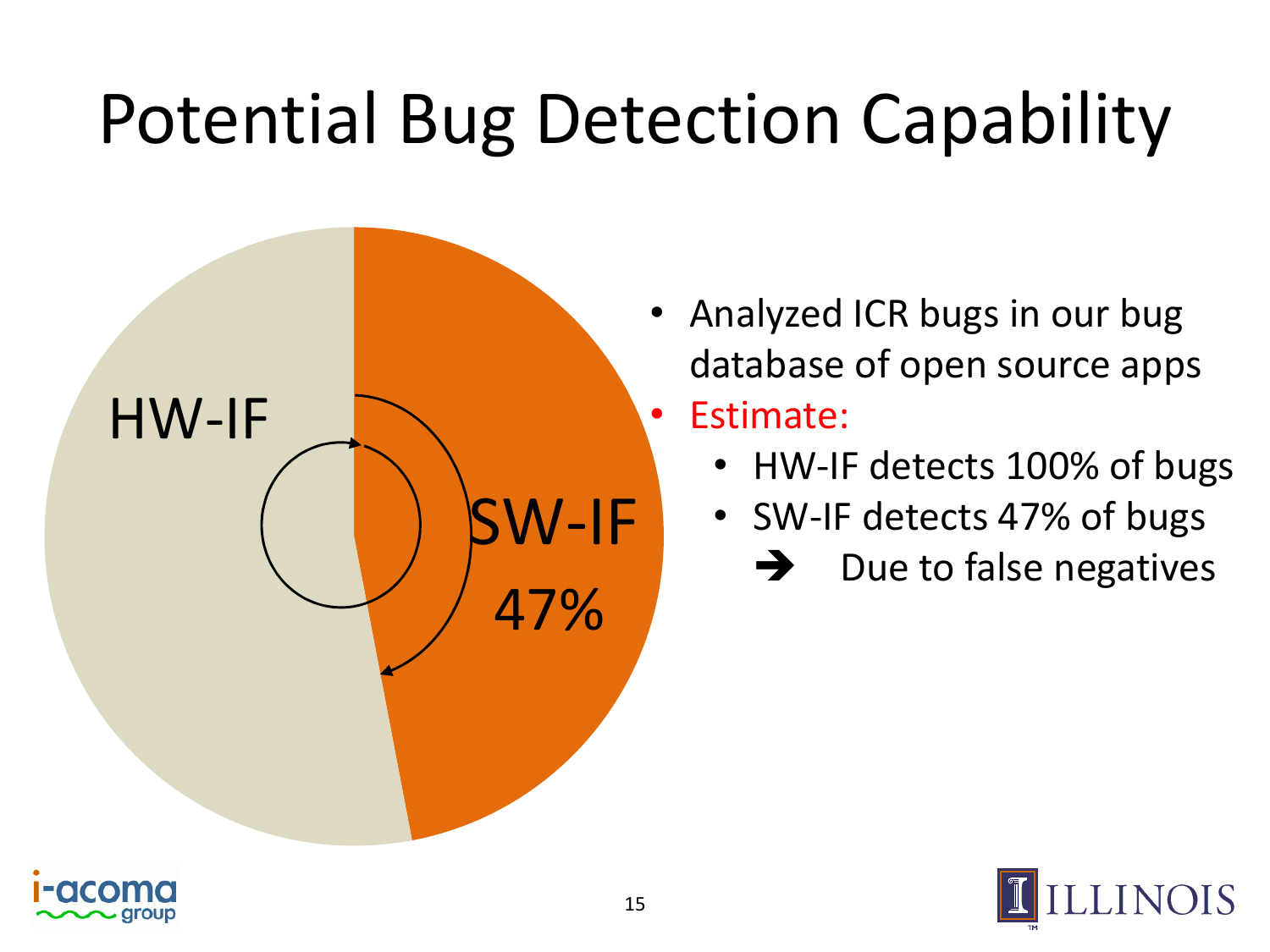## Evaluation Setup

- Cetus source-to-source compiler
	- Instruments Confirmation & Delay, Watch & Unwatch
- *SW-IF*: Ran natively on Xeon multi-socket machine
- *HW-IF*: Ran on SESC simulator
	- Added 100-entry AWT
	- 8 processor CMP with snoopy MESI protocol
- Applications
	- For performance: SPLASH-2 with 4-8 threads
	- For bug detection capability: Cherokee and Pbzip



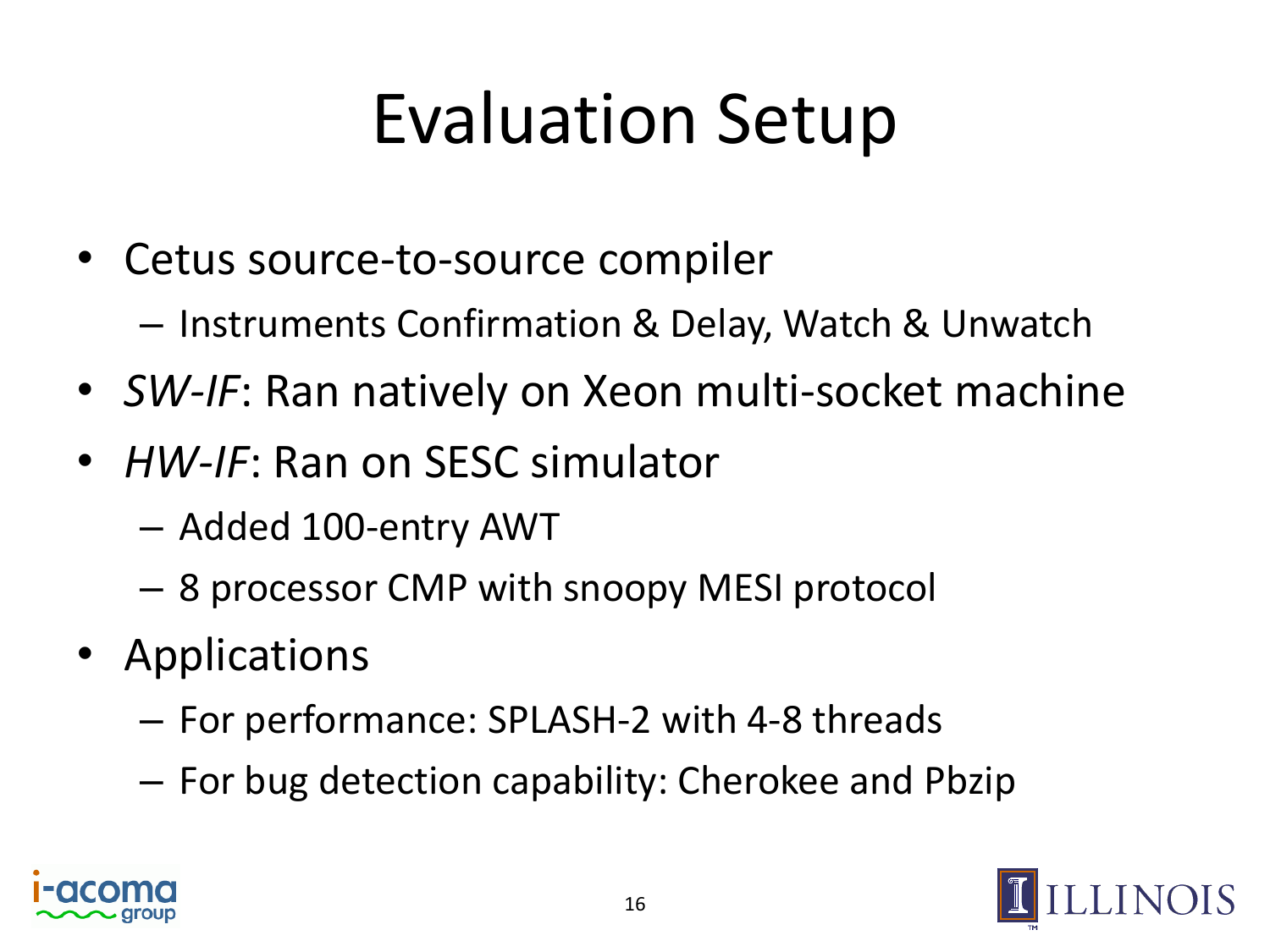# New ICR Bugs Detected

• Ran Cherokee and Pbzip with SW-IF and HW-IF

• HW-IF found 5 unreported bugs

• SW-IF found 3 of them – False negatives due to writes in IF condition



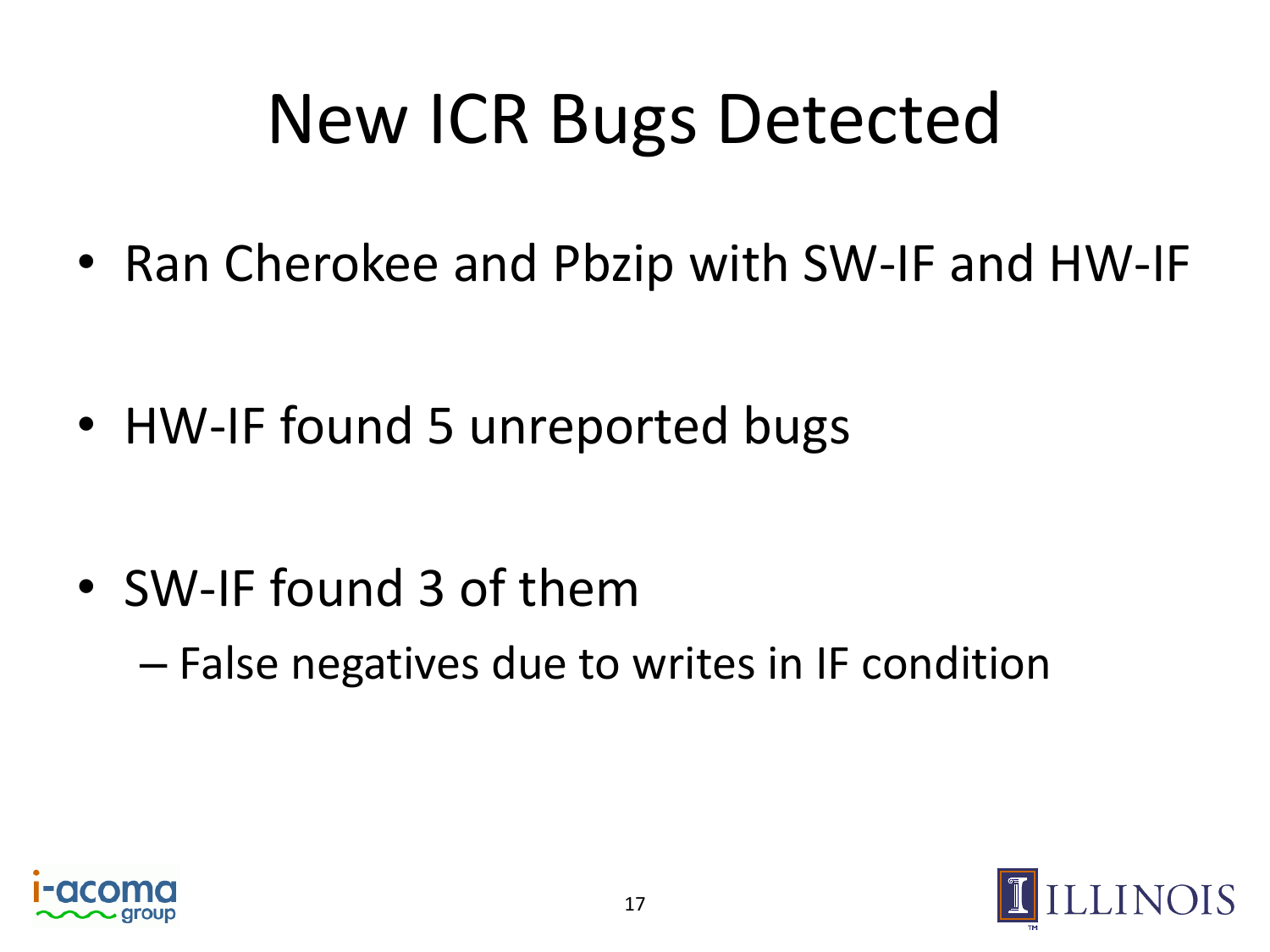### Execution Time Overhead of SW-IF





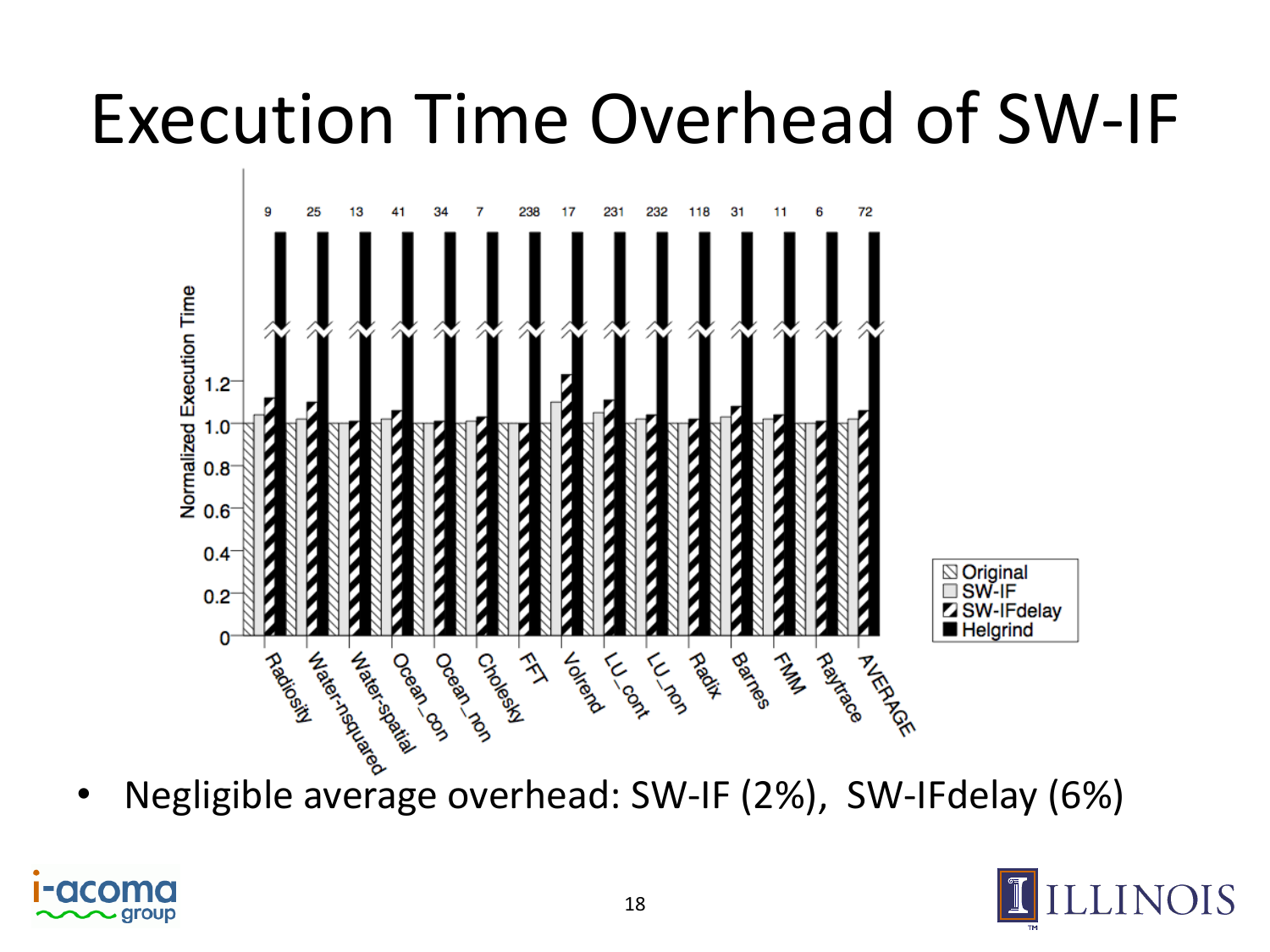### Execution Time Overhead of HW-IF



- HW-IF can avoid ICRs with negligible overhead of <1% on avg.
- Slight increase in overhead with more processors



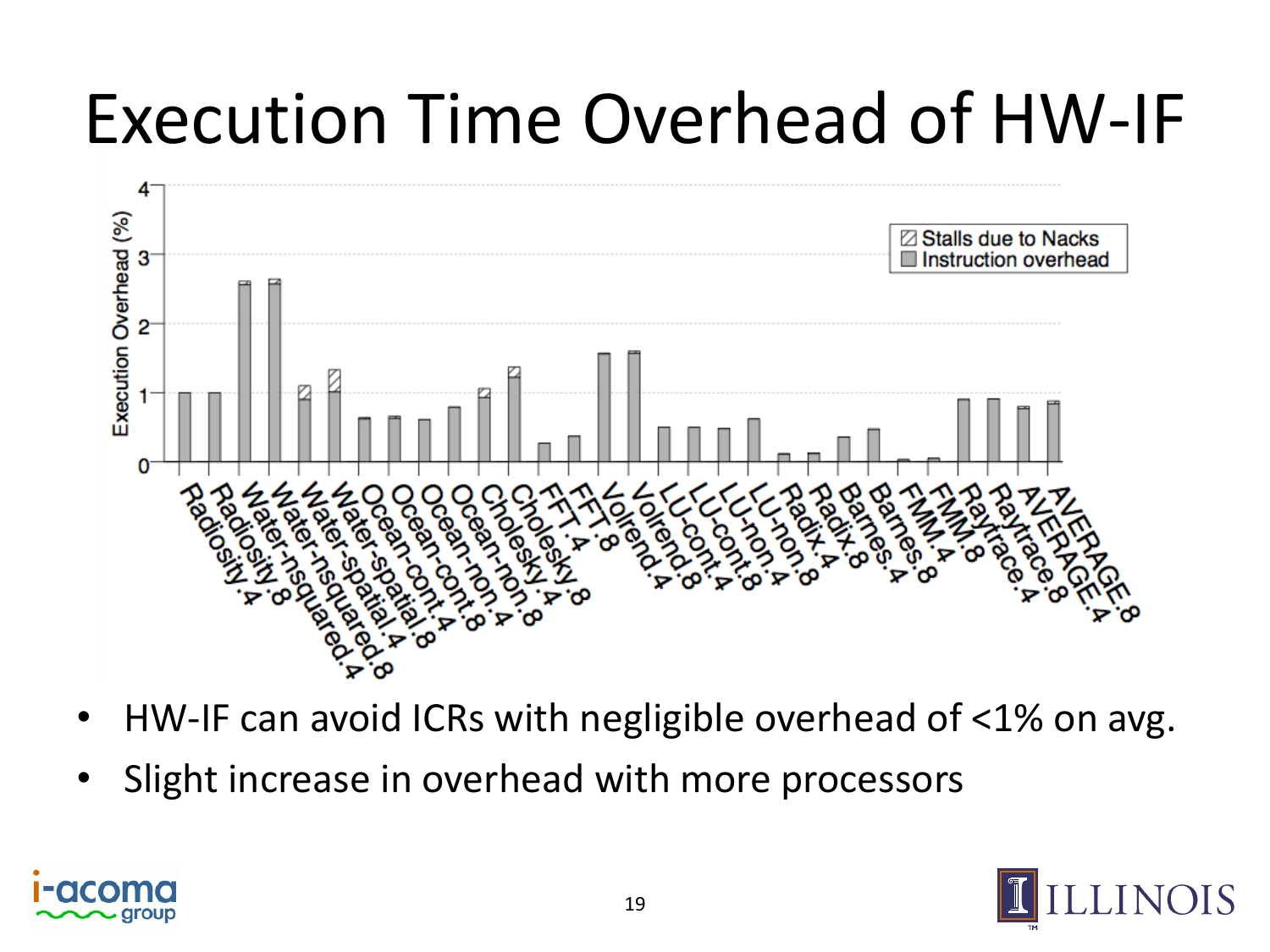# Also in the paper

- Deadlock Handling
- Support for Context Switching
- Support for Multithreaded Processors
- Characterization of IF Statements in Applications
- Discussion on Double Checked Locking Bugs



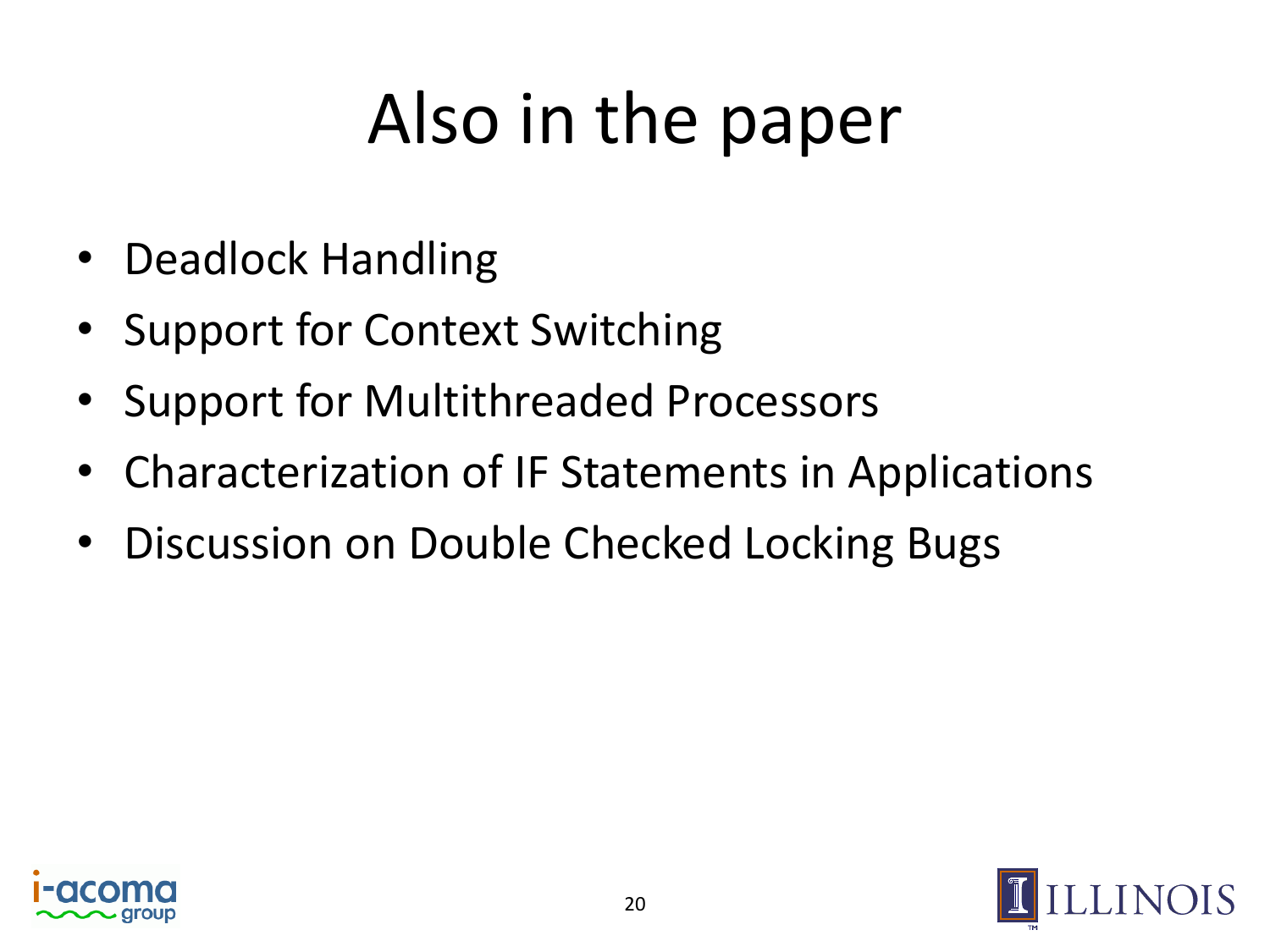# Conclusion

- Identified a novel class of data races called IFcondition data races (ICRs)
	- Inherently harmful
	- Relatively frequent
	- Easy to pattern-match in the source code
	- Amenable to low overhead detection / avoidance
- Proposed two solutions that can be used for both development and production code
	- *SW-IF*: software-only solution to detect ICRs
	- *HW-IF*: software + hardware solution to avoid ICRs